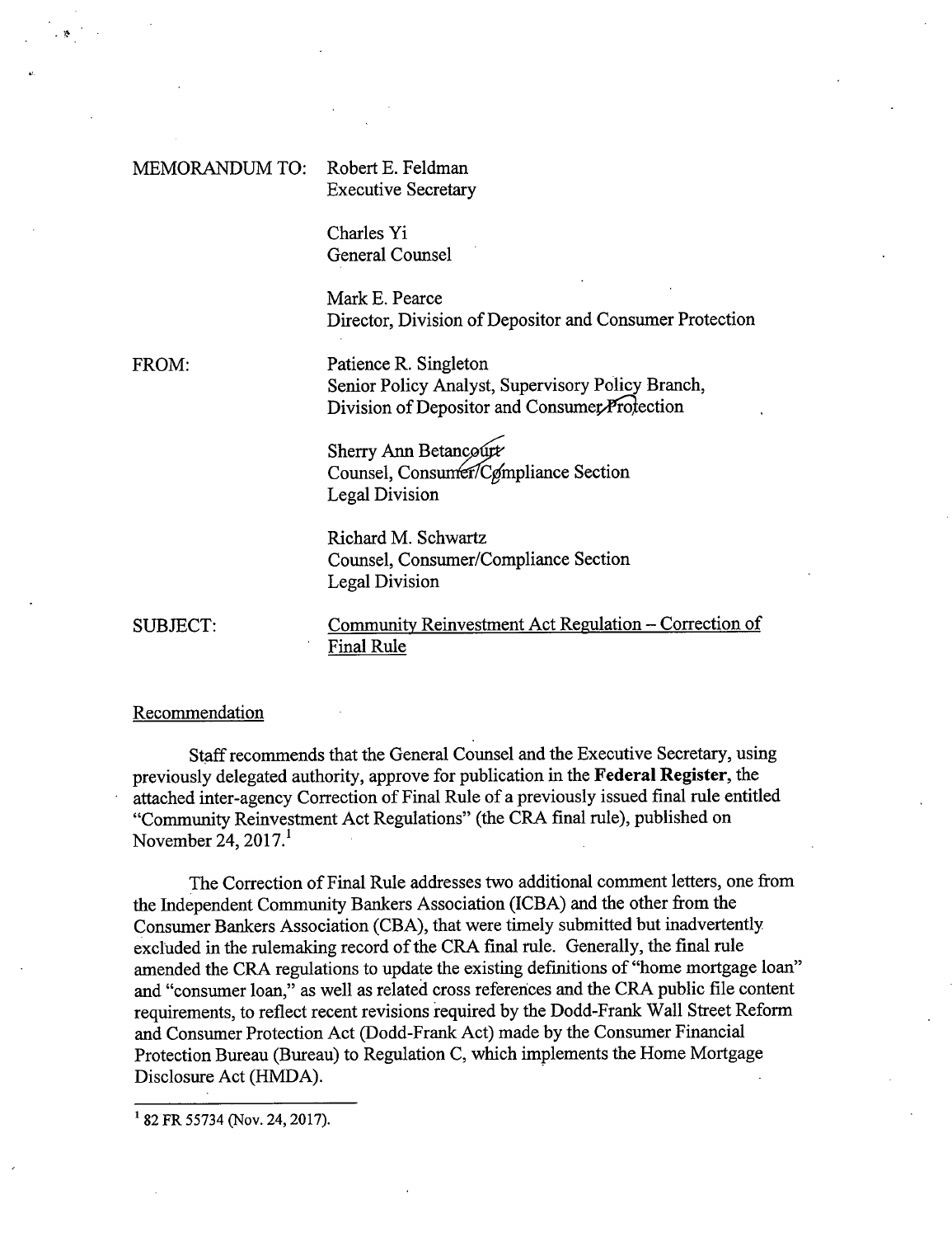## Background

Since 1995, the FDIC together with the Board of Governors of the Federal Reserve System (FRB) and the Office of the Comptroller of the Currency (OCC) (collectively, the Agencies), have used the scope of HMDA reportable transactions as defined under Regulation C to determine the scope of loans to be included in the definition of "home mortgage loan" in the Agencies' CRA regulations. As the scope of reportable loans under Regulation C has changed over time, so has the CRA regulation definition of "home mortgage loan."

On October 15,2015, the Bureau finalized revisions to Regulation C to implement amendments required by the Dodd-Frank Act to the HMDA (2015 HMDA Rule).<sup>2</sup> The 2015 HMDA Rule added several new requirements, clarified several existing requirements, and modified the institutional and transactional coverage of Regulation C. Most provisions of the 2015 HMDA Rule became effective on January 1, 2018. Under revised Regulation C, closed-end mortgage loans and open-end lines of credit (HELOCs) secured by a dwelling are required to be reported; home improvement loans that are not secured by a dwelling are no longer reportable for HMDA purposes. Because of the changes in the scope of reportable transactions under revised Regulation C, the Agencies believed it was necessary to change the definition of "home mortgage loan" in their CRA regulations to conform to the new scope of reportable transactions under HMDA.

In anticipation of the Bureau finalizing the 2015 HMDA Rule, on September 20, 2015, the Agencies published a Joint Notice of Proposed Rulemaking (NPR) to amend their regulations implementing the CRA. $3$  The Agencies proposed to amend the definition of "home mortgage loan" in the CRA regulations to mean a "closed-end mortgage loan" or an "open-end line of credit," as defined in revised Regulation C, unless the transaction was excluded under Regulation C. The Agencies also proposed to amend the definition of "consumer loan" in the CRA regulations by removing the subcategory of "home equity loans" since home equity loans and home equity lines of credit would be captured in the revised definition of "home mortgage loan." The Agencies also proposed changes to the public file content requirements, removal of unnecessary cross references as a result of the proposed amended definitions, and removal of an obsolete reference to the Neighborhood Stabilization Program.

On October 20, 2017, the comment period for the NPR ended. At that time, the Agencies believed they had only received two comment letters on the proposed amendments. One comment was from a community organization and the other from a fmancial institution. Both of these commenters supported the changes proposed by the Agencies, but also made additional suggestions unrelated to the proposal.

On November 14,2017, the FDIC Board of Directors approved the CRA final rule by notational vote. On November 24,2017, following approval by the other

2

<sup>&</sup>lt;sup>2</sup> 80 FR 66128 (Oct. 28, 2015).

 $382$  FR 43910 (Sept. 20, 2017).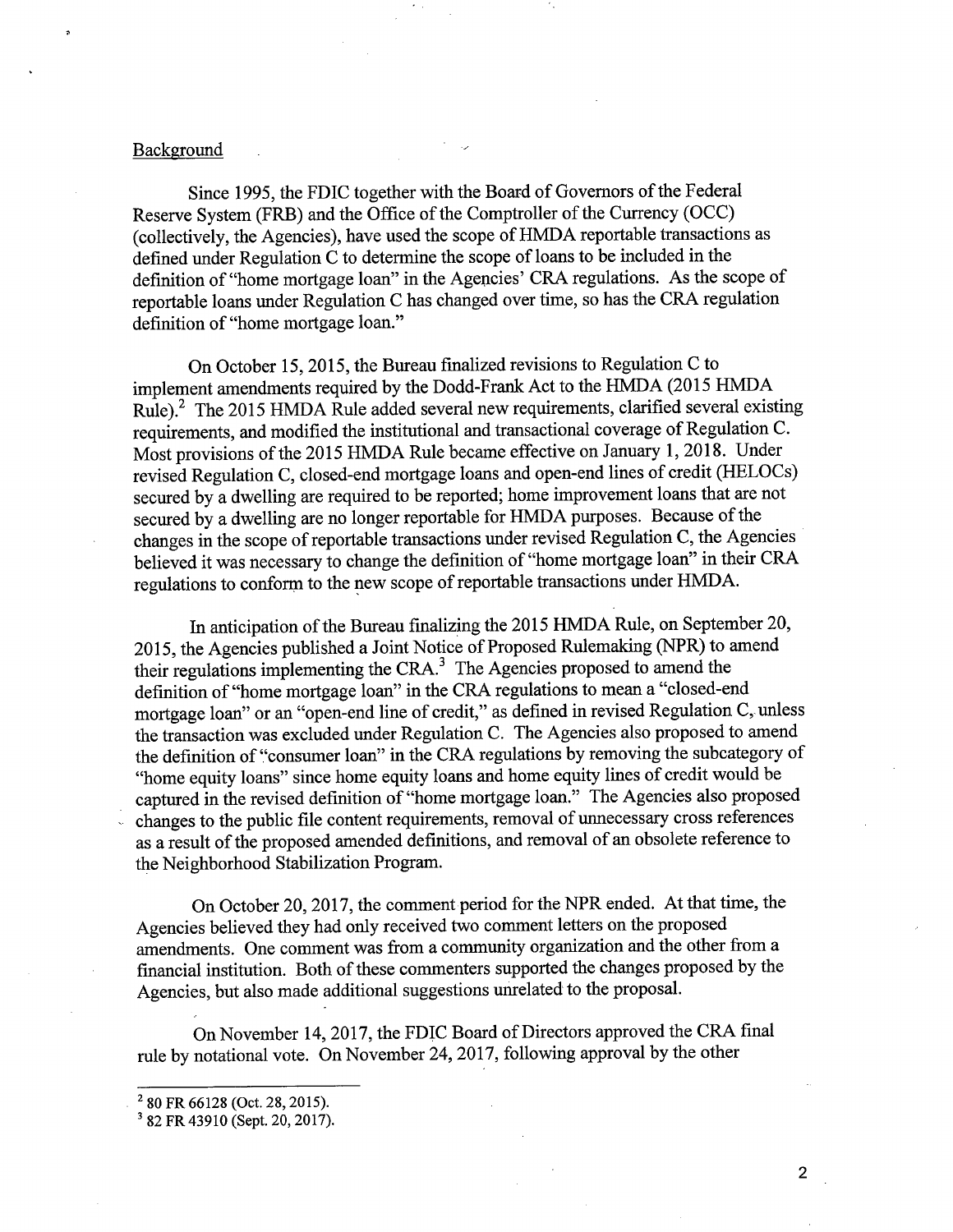Agencies, the CRA final rule was published in the Federal Register, approving the amendments as proposed based on the two comments originally received by the Agencies.

On December 18, 2017, OCC legal staff notified FDIC legal staff that two additional comment letters had been received by the OCC. According to the OCC, the comment letters, one from ICBA and the other from the CBA, were timely received but, due to a clerical error, were excluded from consideration in the final rule.

### Issue

The attached Correction of Final Rule supplements and corrects the Supplementary Information section of the CRA final rule by addressing the two additional comment letters from the ICBA and the CBA. The ICBA supported the conforming changes, but recommended that the Agencies consider home improvement loans only if the bank opted to report them. The CBA did not support the inclusion of home equity loan products in the definition of "home mortgage loan," arguing that low-. and moderate-income (LM!) individuals generally do not have equity in their homes and, when there is available equity, LMI individuals do not use these products because they do not need the tax incentives generally available to users of home equity products. In addition, the CBA suggested that home improvement loans have their own subcategory within the "consumer loan" definition. Finally, the CBA recommended that the Agencies eliminate the CRA loan application register (LAR) since banks were no longer required to provide a paper HMDA LAR to the public.

After analyzing the comment letters from the ICBA and the CBA, staff recommends that no changes to the regulatory text in the CRA final rule be made. However, staff recommends that the Agencies revise the administrative record to include the correct number of public comments received, the analysis of all comments received, and the Agencies' responses to the comments.

The delegated authority to approve the Correction of Final Rule is contained in the Board Case for the CRA final rule and the accompanying Board Resolution, which provides that the Executive Secretary and the General Counsel have the authority to make technical, nonsubstantive or other conforming changes where necessary to ensure that the FDIC can issue the final rule in the Federal Register and to take such other actions and issue such other documents related to the rule as they deem necessary or appropriate to fulfill the Board's objective in connection with the rule.

### Effective Date

The sections of the Correction of Final Rule are effective as if they had been included in the Supplementary Information section of the CRA final rule, effective January 1,2018.